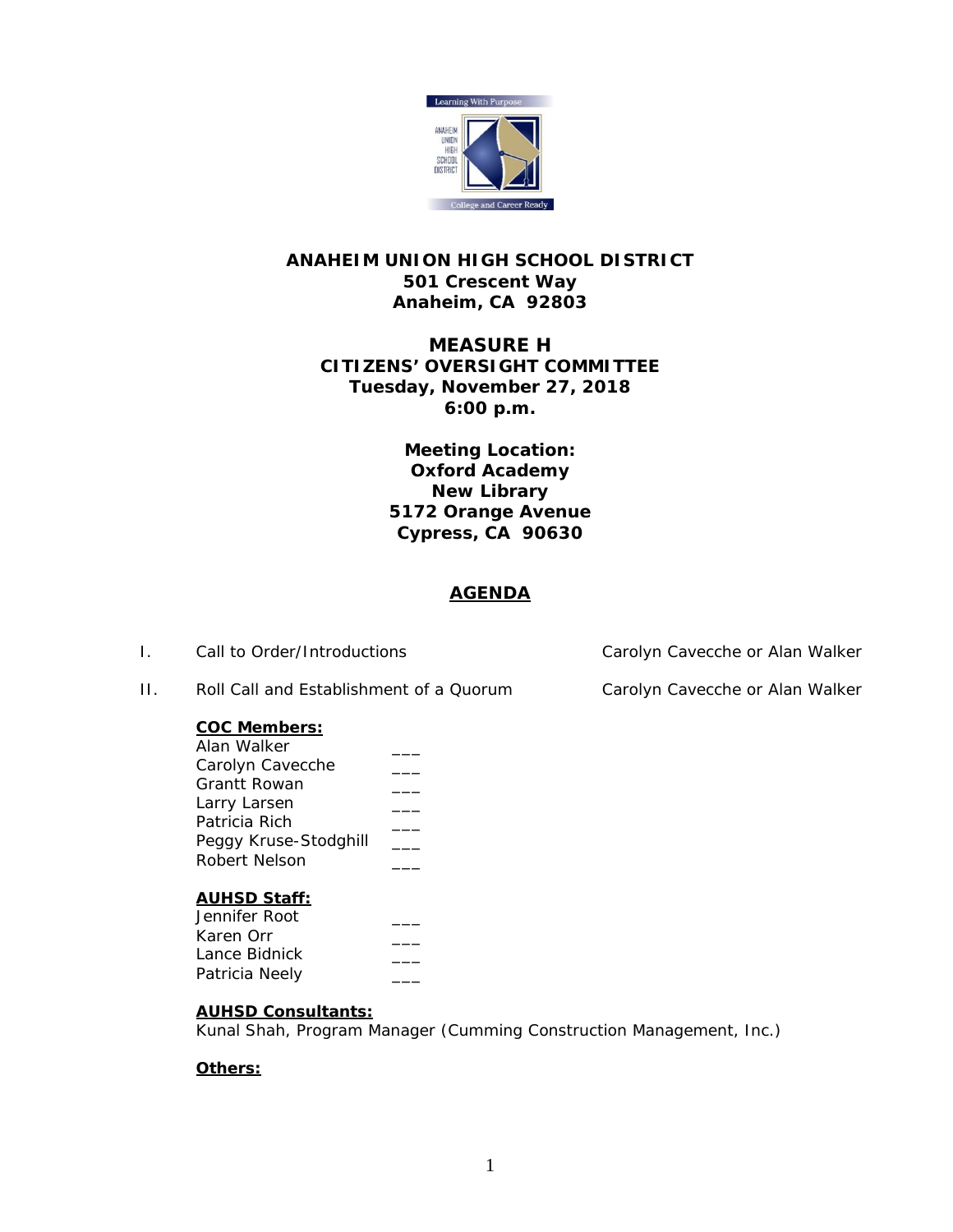### III. Adoption of Agenda and Approval of Minutes and Committee Committee

Introduction of new committee members Mrs. Peggy Kruse-Stodghill and Mr. Grantt Rowan.

The committee adopts the agenda of the November 27, 2018 COC meeting and approves the minutes (in draft form) from the August 9, 2018 COC meeting. The committee has the prerogative of removing items if it so desires.

### IV. Public Comment

Members of the public may address any item or issue not appearing on the agenda; however, action may not be taken on an item that is not on the agenda and the speaker should limit remarks to three (3) minutes. Open meeting laws and fairness to other residents who may have an interest in your topic prohibit the committee from taking action. The committee may direct staff to meet at a later date with speakers who have specific concerns or needs. The committee may also direct that an issue be placed on a future agenda for discussion or consideration. Members of the public may also address items appearing on the agenda at the time that a specific item is under discussion. The speaker should limit remarks to three (3) minutes. A speaker's sheet should be completed and delivered to the recording secretary prior to addressing the committee. There is a twenty (20) minute maximum for public discussion on each agenda item. We appreciate your cooperation.

### V. Staff Update on Measure H Program

| • Measure H Project Update                  | Patricia Neely / Kunal Shah |
|---------------------------------------------|-----------------------------|
| • Measure H Financial / Expenditure Reports | Karen Orr                   |

### VI. Discussion/Information Items

• Tour: Oxford Academy Construction Site Staff and Committee

• COC Member Reappointment to a Third Two-year Term Staff and Committee

- $\triangleright$  Alan Walker
- > Larry Larsen
- $\triangleright$  Patricia Rich

| <b>Name</b>                                                        | <b>Representative Group</b>                                 | <b>Reappointment Date</b> | 2 <sup>nd</sup> Term Completion |
|--------------------------------------------------------------------|-------------------------------------------------------------|---------------------------|---------------------------------|
| Carolyn Cavecche<br>(Chairperson)                                  | Member Active in a Bonafide<br><b>Taxpayer Organization</b> | March 7, 2017             | <b>March 2019</b>               |
| Steve Hwangbo Peggy Kruse-Stodghill<br>(Appointed August 16, 2018) | Parent                                                      | March 7, 2017             | <b>March 2019</b>               |
| Larry Larsen                                                       | Member Active in a Senior<br>Citizens' Organization         | October 13, 2016          | October 2018                    |
| Robert Nelson                                                      | Member At-Large                                             | March 7, 2017             | <b>March 2019</b>               |
| Patricia Rich                                                      | Member At-Large                                             | October 13, 2016          | October 2018                    |
| Rick Tkach Grantt Rowan<br>(Appointed August 16, 2018)             | Parent                                                      | March 7, 2017             | <b>March 2019</b>               |
| Alan Walker                                                        | Member Active in a Business<br>Organization                 | October 13, 2016          | October 2018                    |

VII. Review Future Meeting Dates Committee Committee Committee